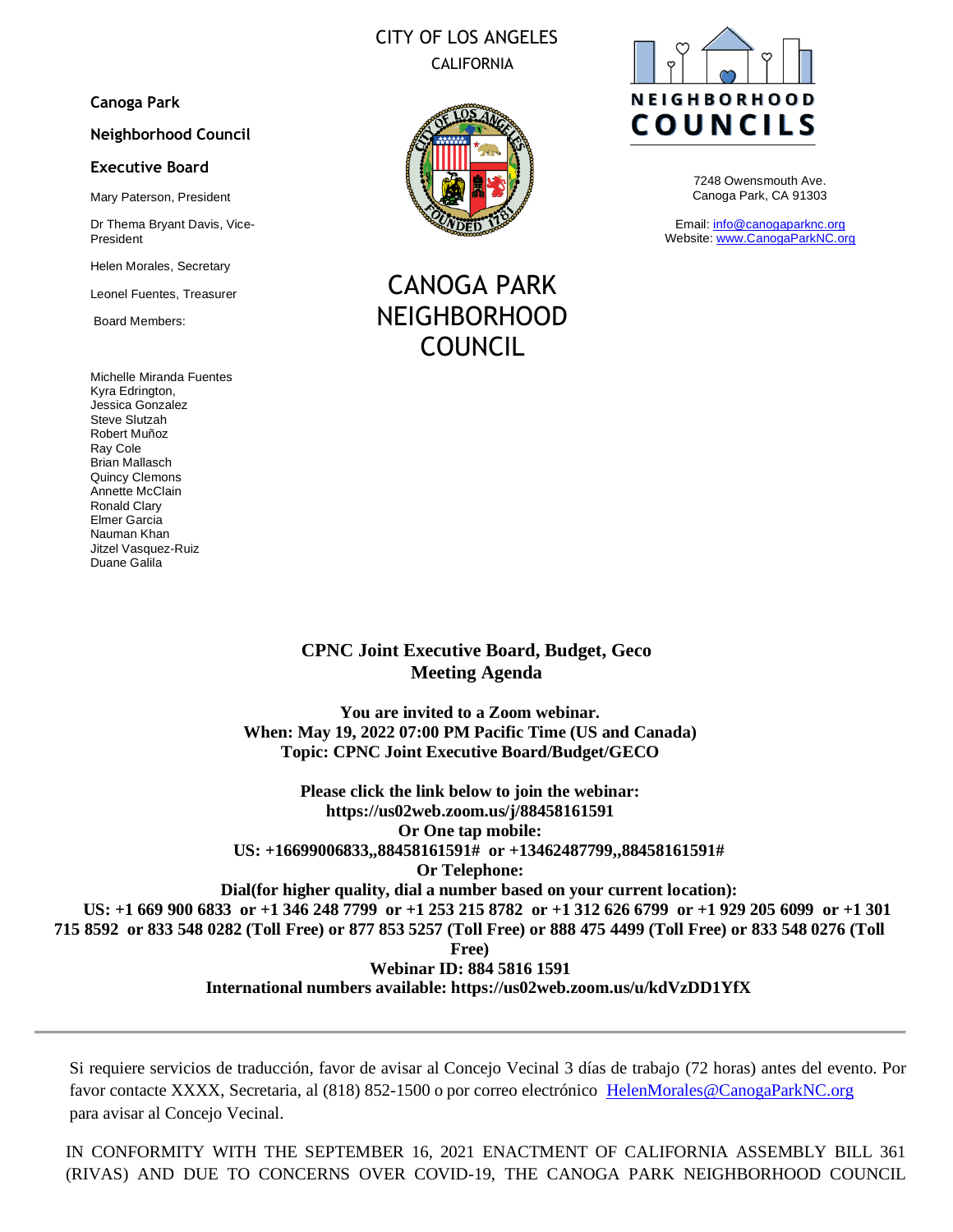# SPECIAL EXECUTIVE BOARD MEETING WILL BE CONDUCTED ENTIRELY WITH A CALL-IN OPTION OR INTERNET-BASED SERVICE OPTION

Every person wishing to address the Board must dial (877) 853-5257 and enter 891 6354 2610 and then press # to join the meeting. When prompted by the presiding officer, to provide public input at the Neighborhood Council meeting the public will be requested to dial \*9 or use the Raise Hand option, to address the Board on any agenda item before the Board takes an action on an item. Comments from the public on agenda items will be heard only when the respective item is being considered.

Comments from the public on other matters not appearing on the agenda that are within the Board's jurisdiction will be heard during the General Public Comment period. Please note that under the Brown Act, the Board is prevented from acting on a matter that you bring to its attention during the General Public Comment period; however, the issue raised by a member of the public may become the subject of a future Board meeting. Public comment is limited to 2 minutes per speaker, unless adjusted by the presiding officer of the Board.

AB 361 Updates: Public comment cannot be required to be submitted in advance of the meeting; only real-time public comment is required.

If there are any broadcasting interruptions that prevent the public from observing or hearing the meeting, the meeting must be recessed or adjourned.

If members of the public are unable to provide public comment or be heard due to issues within the Neighborhood Council's control, the meeting must be recessed or adjourned.

Any messaging or virtual background is in the control of the individual board member in their personal capacity and does not reflect any formal position of the Neighborhood Council or the City of Los Angeles.

*The Neighborhood Council system enables meaningful civic participation for all Angelenos and serves as a voice for improving government responsiveness to local communities and their needs. We are an advisory body to the City of Los Angeles, comprised of stakeholder volunteers who are devoted to the mission of improving our communities.*

# **1. CALL TO ORDER & ROLL CALL**

- **2. Presidents Opening remarks**
- **3. Status of board member trainings**
- **4. Treasurer's report**
- **5. Zoom License changes – cpnc may need to take up funding this license at \$200 per year and \$200 for each additional license.**
- **6. Consideration of qualified candidates to one of the available seats.**
- **7. Review and Consideration of agenda items**
- **8. Executive Board member remarks**
- **9. GENERAL PUBLIC COMMENT - Comments from the public on non-agenda items within the Board's subject matter jurisdiction. Each speaker will be allowed 2 minute(s)**
- **10. Discussion / Vetting of Funding Items for possible vote at general meeting**